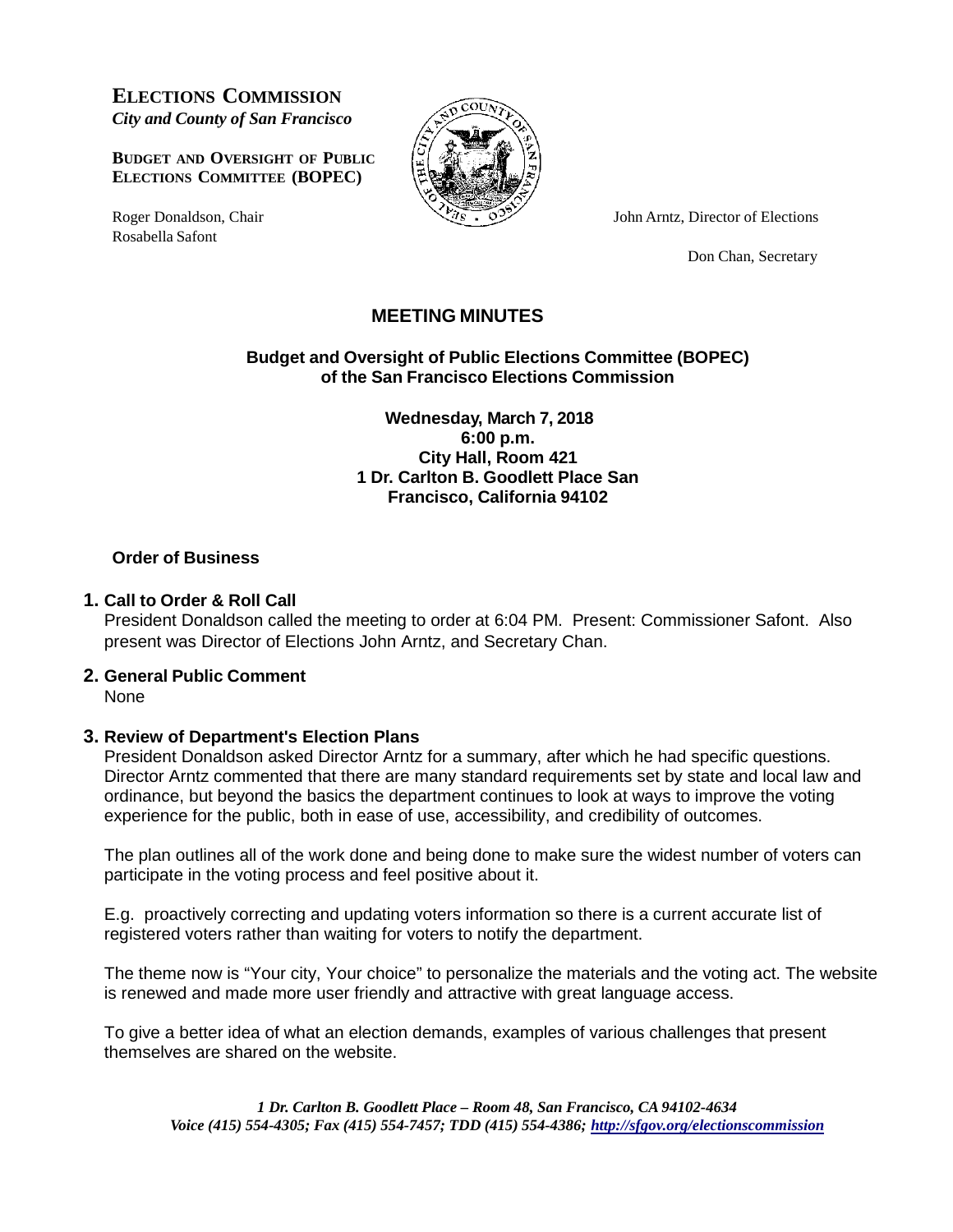There was a discussion about the staffing, including 250 'seasonal' employees that are needed to work up to the election, among which bilingual staff to handle the various language needs that exist in SF (Spanish, Chinese, Filipino, Vietnamese) and are mandated by various codes. When a certain language group reaches a threshold number –approx. 3% of the population—then language services for them have to be accounted for (non-European languages). On election day, about 80+ polling deputies are needed, but they are stipended volunteers, not employees.

President Donaldson thought the term LEP should have been expanded immediately after the acronym rather than some pages after, for clarity.

Asked about AB 918 and Vietnamese language, Director Arntz said that it dealt with what traditionally had been called a facsimile ballot, now called a reference ballot. It now provides for expanded provision of these reference ballot materials and making voters aware of them.

Asked which languages the ballots have to be provided in: English, Spanish, Chinese, Filipino.

The department is doing greater outreach to hospitals, convalescent/residential care facilities, proactively doing voter registration on-site. There are challenges related to hospitals due to patient movement.

Asked about the remote accessible vote by mail process, Director Arntz said the greatest need is getting the information out to all those who need it. The form of ballot is not like the ballots used in local polling places in SF, so processing them is separate from the local ballots, and needs to be integrated with the local system.

Director Arntz explained briefly how codes placed on the bottom of remade ballots can link them to the original ballot card, so they can comply with their retention policy of tracking the boxes where the original ballot cards are. This applies to the remote vote by mail ballots also.

Those voting at the City Hall vote center will be given vote by mail envelopes for their ballots.

President Donaldson asked about the Observer Panel. Director Arntz said it basically is the same as previously operated, and that they can observe online because the department streams so many of those activities.

There is an Open House held for every election.

Vote by Mail registration is allowed till May 29. By law the cut off is 7 days before the election.

Polling places have been reviewed for accessibility. Department staff went to each polling place to do measurements. There is also an online site for polling place "owners" much like the one for poll workers., so they can understand their responsibilities.

Asked if there will be a problem getting enough poll workers, Director Arntz said that there is a problem with trying to get students, given school schedules (finals, etc.). They may not be able to get many as before. High school students were essential in providing the language assistance needed at the polls. The department is working with the student advisory council to promote and get information out to the students.

*1 Dr. Carlton B. Goodlett Place – Room 48, San Francisco, CA 94102-4634 Voice (415) 554-4305; Fax (415) 554-7457; TDD (415) 554-4386; <http://sfgov.org/electionscommission>*